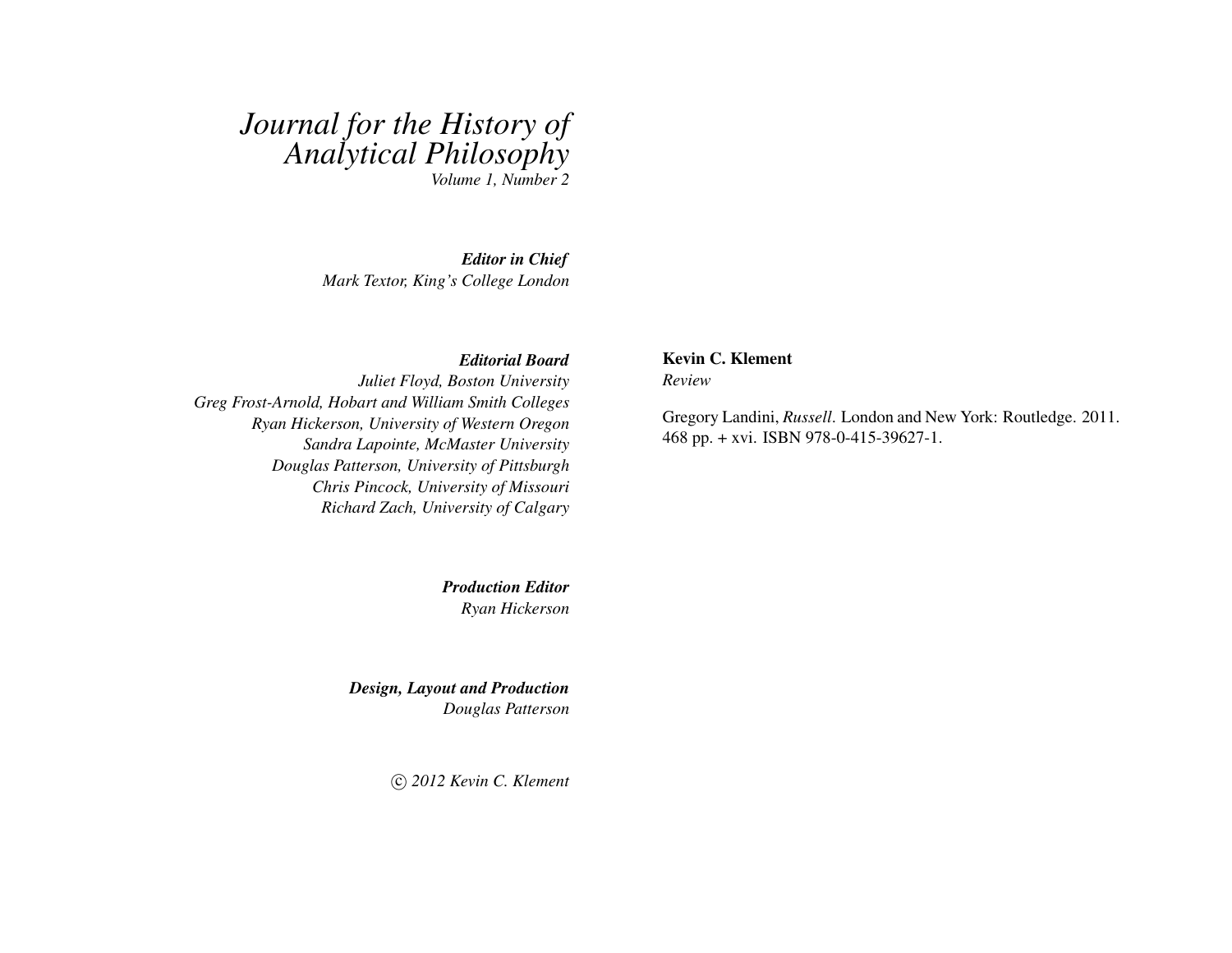## *Review: Gregory Landini's* Russell

Kevin C. Klement

Until recently, there has been a significant lacuna in the secondary literature on Russell: we have been missing a substantial, upto-date, introductory book on Russell, accessible to students, covering the full range of his philosophical interests and contributions. To be sure, there has been a large upturn in the amount of historical works dedicated to Russell's philosophy in the past 20 years, and many high quality works have been produced. By and large, however, they are written by specialists for specialists, and most deal with a particular narrow aspect or time-frame of Russell's career. Examples that come to mind are Nicholas Griffin's *Russell's Idealist Apprenticeship* and Bernard Linsky's *Russell's Metaphysical Logic*. Those that do aim to be accessible to students either are too short to fill the void (such as Strathern's *Bertrand Russell in 90 Minutes* or Ray Monk's *Russell*), or oversimplify Russell's philosophy to the point of distortion (as I believe is the case with Soames's *Philosophical Analysis in the Twentieth Century: The Dawn of Analysis*). This means that the best-known comprehensive general introductions to Russell's philosophy are now terribly dated, such as D. F. Pears's *Bertrand Russell and the British Tradition in Philosophy*, which appeared in 1967, and A. J. Ayer's *Bertrand Russell* of 1972.

Gregory Landini's recent book *Russell*, from the Routledge Philosophers series edited by Brian Leiter, is, I think, the first serious attempt to fill this void. The book opens with a chapter entitled "Life and Work," which gives a very sympathetic and engaging account of the chronology of Russell's philosophical writings and the events surrounding them. While it focuses largely on the development of his major philosophical works, it also addresses briefly Russell's political activism and turbulent love life. I can easily imagine this chapter becoming the go-to source for those needing a brief but capable philosophical biography of Russell.

The next chapter, "Mathematics and the Metaphysicians," provides a philosophical overview of Russell's philosophy of mathematics and endorsement of logicism. Landini portrays Russell's logicism as the thesis that mathematics reduces to the general science of relational structures. Russell's understanding of number is characterized largely in terms of quantificational structures, and is contrasted with those who understand mathematics as requiring a special postulated ontology of distinctly mathematical entities. Perhaps the most interesting and original part of the chapter is Landini's defense of Russell's form of logicism against the charge of "if-thenism" leveled by Boolos and others. In abandoning the search for *a priori* reasons for believing in an infinity of entities, in *Principia Mathematica* (*PM*), Whitehead and Russell were forced to leave the Axiom of Infinity as an undischarged antecedent on various results. Indeed, they were not able to obtain outright that no natural number is identical to its successor without Infinity as an assumption. Boolos had claimed that this reduces their logicism to the trivial standpoint that mathematical theorems can be logically deduced from mathematical premises, which would not differentiate mathematics from empirical sciences. Landini argues convincingly, however, that Russell instead meant to endorse a revisionary account of arithmetic according to which it ought not be taken as a necessary mathematical truth outright that there are infinitely many numbers, but only that there would be under certain conditions. Landini makes an analogy to contemporary understandings of geometry whereupon it is no longer regarded as a mathematical necessity that there are Euclidean triangles.

In the third chapter, dedicated to the first edition of *Principia Mathematica*, Landini summarizes the controversial interpretation of *PM* and its development given first in his earlier book *Russell's*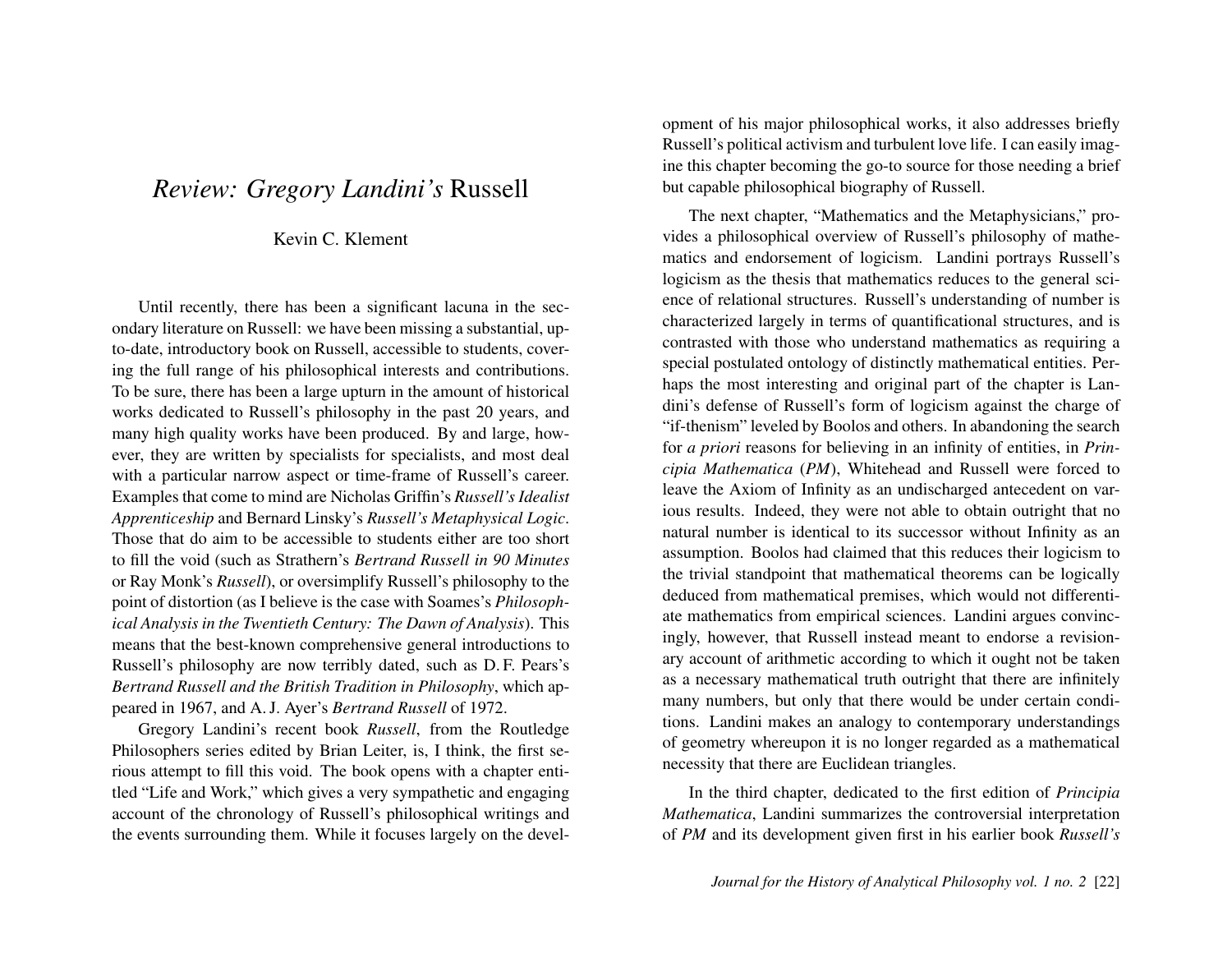*Hidden Substitutional Theory* (Oxford 1998). According to it, the formal syntax and type theory of *PM* is much simpler and more straightforward than the baroque systems resulting from more traditional interpretations of its ramified type theory, such as that of Alonzo Church. Landini argues, for example, that *PM* employs predicate variables only of predicative types, and that there are no terms (e.g., "circumflex terms") apart from variables. Landini also argues, convincingly, that *PM*'s no classes theory should not be read as endorsing a metaphysical reduction of classes to other kinds of entities, but rather as a kind of "elimination" in which class-talk is replaced by a partial proxy using higher-order quantification, but nothing whatever is thought to remain of the ontological status of classes. The chapter contains some very detailed examinations of conventions regarding the elimination of contextual definitions or "incomplete symbols" in the logic of *PM*, which may be too indetail or intimidating to the beginning reader, however insightful. Landini also outlines in great detail a recursive semantics for the higher-order language of *PM* which combines a nominalist or substitutional treatment for higher-order "propositional function" variables with a realist or objectual construal of individual variables. He notes, however, that the semantics sketched does not validate *PM*'s Axiom of Reducibility, leaving a glaring unresolved problem for *PM*'s project.

The second half of the chapter sketches the pre-*PM* development of Russell's approach to logic and the foundations of mathematics, beginning with 1903's *Principles of Mathematics* (*PoM*). Landini argues that the theory of quantification given in *PoM* the theory of denoting concepts—involved an obscure account of propositional structure, and that frustration with this view led to Russell's well-known theory of descriptions from 1905's "On Denoting." The latter view, with its endorsement of contextually defined "incomplete symbols" provided the inspiration for the no classes theory, originally framed within Russell's "substitutional" theory of classes and relations in extension. This approach revolved

around a four place relation  $p\frac{x}{q}$  $\frac{x}{a}$ !*q* meaning that the proposition *q* results from proposition *p* by the substitution of the term *x* for term *a* wherever it occurs as a logical subject in *p*. This theory employed only one style of variable, but emulated a logic allowing quantification over higher-order attributes in intension employing a simple theory of types by replacing talk of an attribute  $\phi$  with a pair of entities *p* and *a*, i.e., a proposition and an entity to be substituted-for within it. Such a pair Russell calls a "substitutional matrix."

Landini argues, contrary to traditional interpretations, that the genesis of the ramification of *PM* came not from a desire to solve linguistic or psychological "semantic paradoxes," but rather from the desire to solve certain paradoxes of propositions specific to the substitutional theory. The most recalcitrant of these, found in a 1907 letter to Hawtrey, is an antinomy Landini dubs the " $p_0/a_0$ " paradox. The paradox stems from noting that each pair of entities *p* and *a* making up a substitutional matrix can be correlated with a distinct proposition, such as the proposition  $p \supset a$  (that *p* implies *a*). By Cantor's theorem, however, there should be more propositional matrices (which can be used to provide a proxy for class-talk) than individuals (including propositions), and so this ought to be impossible. In the substitutional theory, it is possible to define a proposition  $p_0$ and entity within it  $a_0$ , so that an entity substituted for  $a_0$  in  $p_0$  yields a truth just in case it is a proposition of the form *p* ⊃ *a* but does not satisfy the matrix consisting of *p* and *a*. If we then consider whether or not the proposition  $p_0 \supset a_0$  yields a truth when substituted for  $a_0$ in  $p_0$  we arrive at a contradiction. To solve this and related antinomies, Russell first considered abandoning general propositions as entities (as in the paper "On 'Insolubilia' and Their Solution by Symbolic Logic"), and then considered dividing propositions into a ramified hierarchy (as in "Mathematical Logic as Based on the Theory of Types"), and finally came to reject propositions as mindand language-independent entities altogether in favor of the multiple relations theory of judgment and a recursive account of truth for quantified statements outlined in *PM*'s introduction, which provided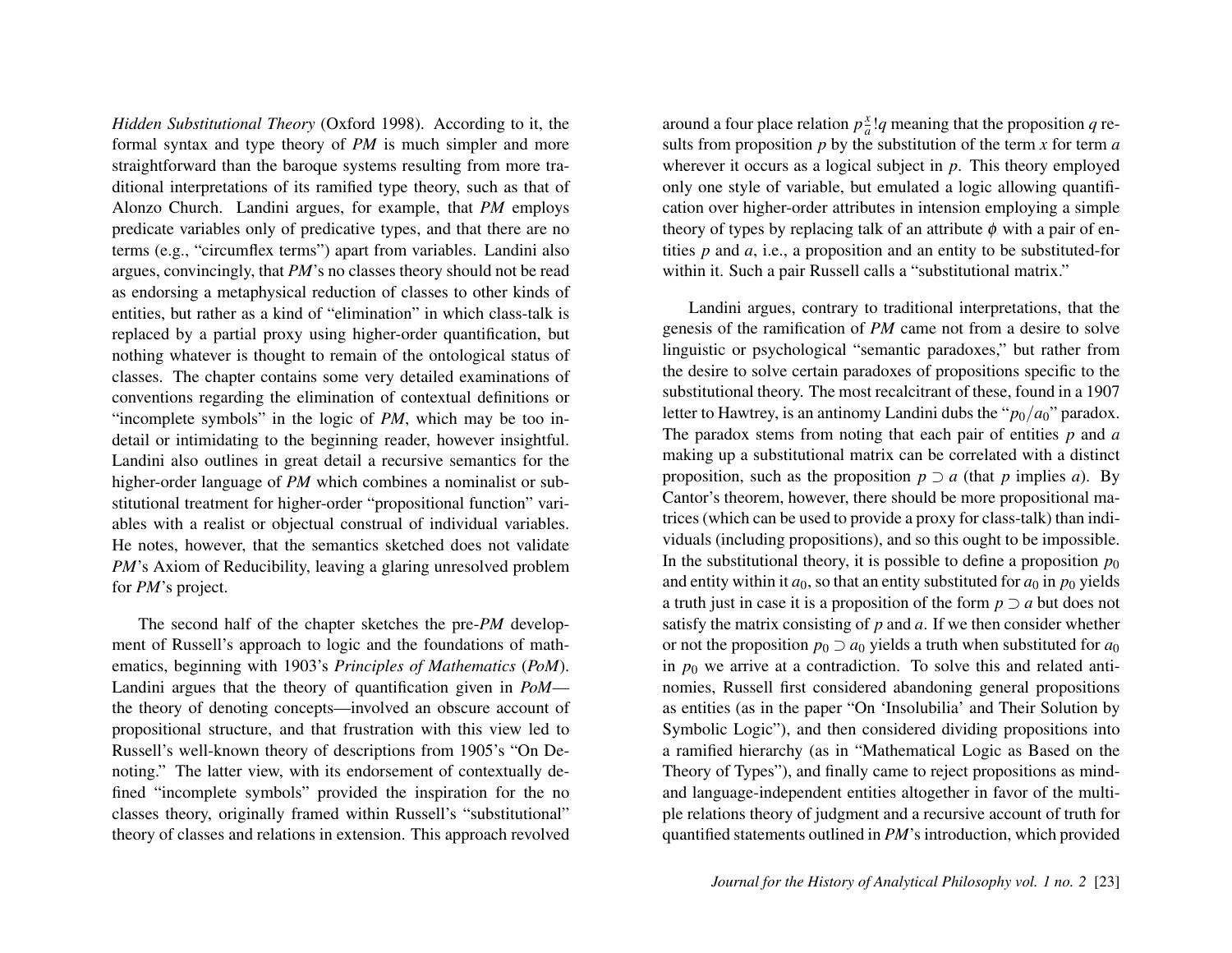the undergirding for ramification.

One aspect of Landini's reading of the chapter that seems to me mistaken is the mismatched semantics given for individual as opposed to higher-order variables. It seems to me that the best evidence we have that Russell endorsed any kind of substitutional semantics fairly clearly shows that he intended a substitutional account for individual variables as well. Consider this passage, which Landini himself quotes in favor of his view:

That the words "true" and "false" have many different meanings, according to the kind of proposition to which they are applied, is not difficult to see. Let us call the sort of truth which is to be applicable to φ*a* first truth. ... Consider now the proposition  $(x)$ . $\phi x$ . If this has the sort of truth appropriate to it, that will mean that every value  $\phi x$  has first truth. Thus if we call the sort of truth that is appropriate to  $(x)$ . $\phi x$  second truth, we may define  $\{(x) \cdot \phi x\}$  has second truth as meaning every value for φ*x* has first truth, i.e. (*x*).(φ*x* has first truth). (*PM* p. 42)

Russell is almost certainly making a general point about variables of every type, but the fact that he uses the letter "*x*" here is telling. Conventionally, that would be used as an individual variable. Despite the sloppy presentation by contemporary standards of observing the use/mention and metalanguage/object language distinctions, Russell here seems to be saying that a formula of the form  $\lceil (x) \mathcal{A} \rceil$ is true just in case  $\lceil \mathcal{A} \rceil n/x \rceil$  is true for every name *n*.

Landini rightly puts Russell's doctrine of the unrestricted variable and his contention that every genuine entity is capable of occurring as logical subject at the center of his discussion of the development of Russell's views on philosophical logic leading up to *PM*. But I think he is wrong to think that interpreting these doctrines requires treating the individual variables in a non-substitutional way. Russell was an ideal language philosopher, and described *PM* as the logical core of what would become an ideal language if one added a vocabulary. To understand the mathematics of *PM*, one must understand only the logical vocabulary, but nonetheless, Russell claims that an extra-logical vocabulary is needed "for giving values to the variables" of mathematical logic (see *Introduction to Mathematical Philosophy*, p. 201), and claims that even his theory of descriptions does not make it unnecessary for a language to contain a name for all particulars (*ibid.*, p. 183). Russell describes his logically ideal language thus:

I propose now to consider what sort of language a logically perfect language would be. In a logically perfect language the words in a proposition would correspond one by one with the components of the corresponding fact ... In a logically perfect language, there will be one word and no more for every simple object, and everything that is not simple will be expressed by a combination of words, by a combination derived, of course, from the words for the simple things that enter in, one word for each simple component. . . . The language which is set forth in *Principia Mathematica* is intended to be a language of that sort. It is a language which has only syntax and no vocabulary whatsoever. Barring the omission of a vocabulary I maintain that it is quite a nice language. ("The Philosophy of Logical Atomism," from *Logic and Knowledge*, p. 197)

The requirement that every individual have a name in a logically ideal language, I think, is Russell's way of ensuring that no entities are "left out" from a substitutional account of quantification for individual variables. From this standpoint, the individual variable is unrestricted as every individual falls in its range. Other kinds of variables are understood substitutionally as well, but things are different there insofar as their substitution instances are not names of entities, but meaningful in a different way.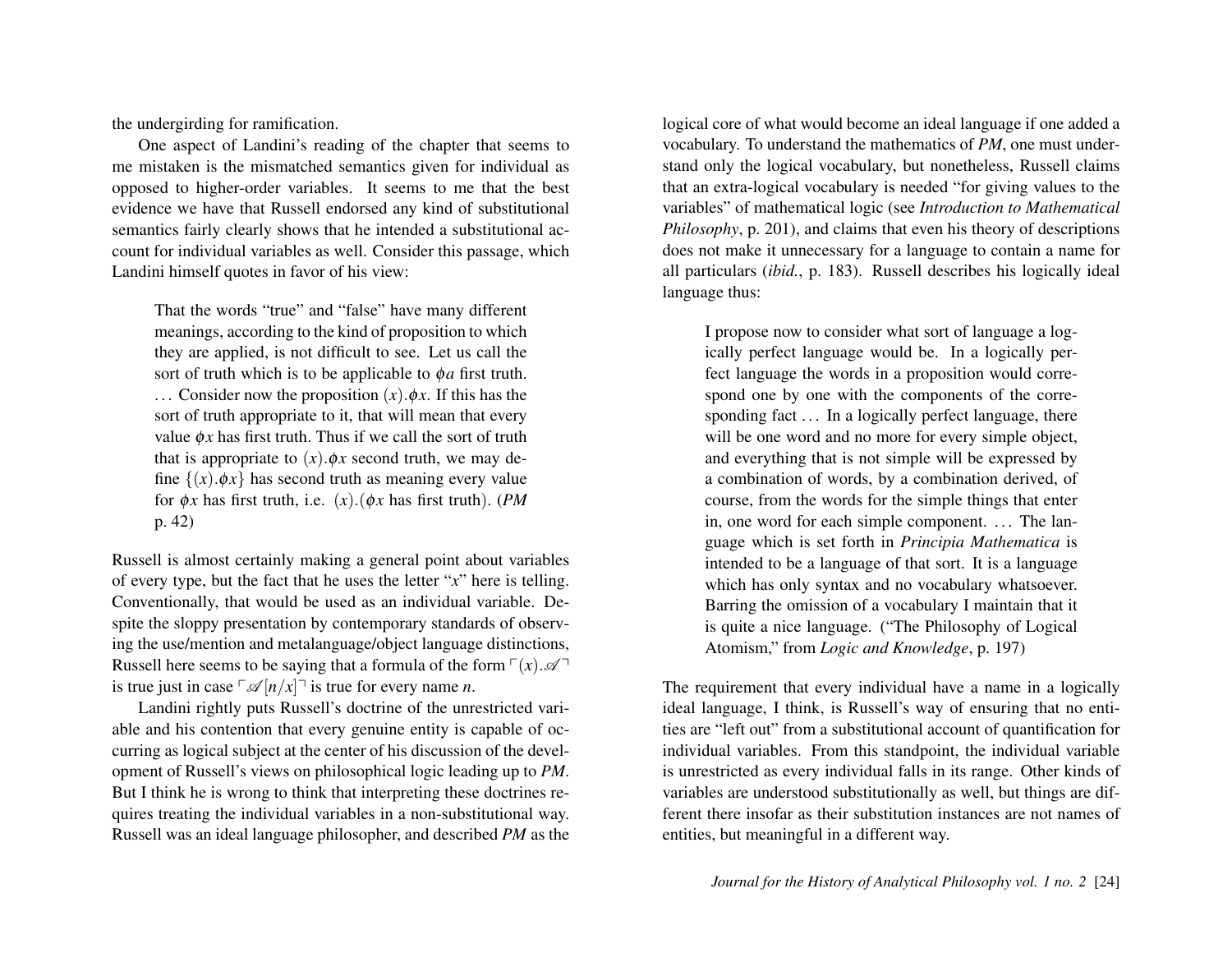Landini presents what he himself describes as a revolutionary re-understanding of Russell's Logical Atomism in the following chapter. Landini argues that Russell's relatively short-lived ontological picture of the world as consisting of epistemologically accessible sense-data, their properties and relations, should not be understood as a central aspect of his Logical Atomism, but just a temporary stage. Landini instead portrays Logical Atomism as involving first and foremost a commitment to the view that the only kind of necessity is logical necessity, along with a methodological commitment to logical reconstructions of those doctrines which tend to posit non-logical forms of necessity as a result of having an unduly simple understanding of the correct logical form of certain phenomena. Landini gives examples such as the concepts of *number*, *limit*, and *space* and *time*, which prior to analysis, might be taken to involve special metaphysical beings, but after analysis can be understood as logical constructions out of less dubious entities, with the necessities they involve revealed as purely formal (logical) consequences of their method of construction. Much of the chapter is devoted to Russell's theory of descriptions as a paradigm example of Russell's analytical methodology, where what might, preanalytically, be taken as evidence for unreal entities can be instead reinterpreted as involving quantificational apparati instead. Landini concludes the chapter with an examination of ways in which the theory of descriptions can be used to solve certain puzzles concerning the logical form of modal propositions and propositional attitude ascriptions.

While I think Landini is right to stress the methodological and logical aspects of Russell's philosophy, I'm not sure he is right to identify this with Logical Atomism itself. Russell's Logical Atomism has a methodology, to be sure, but it is more than just that. The chapter does not at all address Russell's views on such things as simplicity, the priority of atomic propositions and facts, or the reality of relations, all of which I think Russell himself took to be central to what he called "Logical Atomism." In *My Philosophical* *Development* (chaps. I, V), Russell dates his endorsement of Logical Atomism to the break made by both himself and G. E. Moore from the idealist doctrines prevalent in Britain at the end of the 19th century, and in particular, to their rejection of "the doctrine of internal relations." It is hard to reconcile this, Russell's own, characterization of Logical Atomism with Landini's portrayal. Indeed, Landini even fails to mention certain important aspects of the traditional interpretation of Logical Atomism which do obviously intersect with his own account of it as eschewing non-logical necessities. For example, Logical Atomism is often taken to entail that all atomic propositions are independent from each other. One would expect that Russell would have enthusiastically endorsed this principle if Landini were right that the key doctrine is that all necessity is logical. *Logic* certainly doesn't allow one to deduce the truth or falsity of any atomic proposition from that of another. Yet, Russell's own remarks on the issue were hedged; he claimed, e.g., in *Our Knowledge of the External World* (p. 48) that "[p]erhaps one atomic fact may sometimes be capable of being inferred from another, though I do not believe this to be the case." Perhaps Russell's diffidence can be made consistent with Landini's reading, but as he doesn't broach the issue, it is hard to see how.

Some of the missing features of Landini's discussion of Russell's Logical Atomism are made up for in the next two chapters, entitled "Scientific Epistemology" and "Mind and Matter." The first chapter begins with an argument to the effect that Russell repudiated methodological solipsism as a starting place in epistemology in favor of a method that gave pride of place to the actual results of the science of the day. Landini argues that Russell's temporary endorsement in the mid-1910s of a view according to which empirical statements should be analyzed in terms of sense-data, their properties and relations, must not be understood as part of a foundationalist research program in epistemology, but rather as a consequence of Russell's unique interpretation of the best way to accommodate Arthur Eddington's interpretation of Einstein's general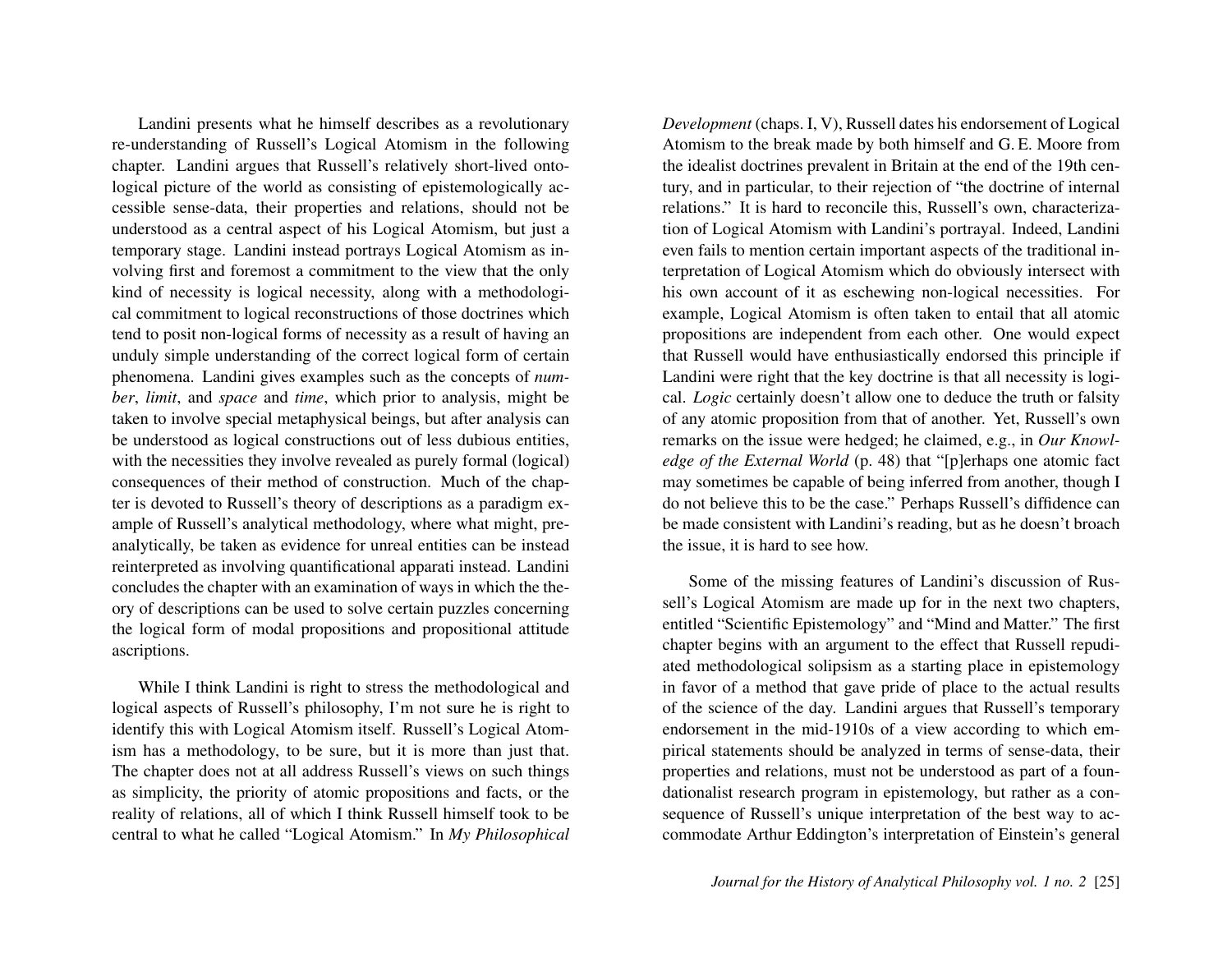theory of relativity. Landini also again argues that Russell's commitment to sense-data should not be taken as definitive of Logical Atomism, and notes that the latter survived Russell's abandonment of sense-data as part of his conversion to neutral monism. Russell's 1913 abandoned work, *The Theory of Knowledge*, also looms large in the chapter, and Landini argues that the cornerstone multiple relations theory of judgment it contains was undermined equally by criticisms made by Wittgenstein as well as Russell's increasing attraction to neutral monism. Regarding Russell's theory of representation and truth, Landini argues that Russell held at the time of *PM* that all facts are atomic and independent, and that, even when Russell later included general and negative facts into his metaphysics, as in the 1918 *Philosophy of Logical Atomism* lectures, they were not to be understood as the truth-makers for general propositions. Landini seems to think this is required in order for the theory of truth there to be consistent with the recursive formal semantics intended for *PM*, but as Landini offers little by way of further explanation, and no textual evidence, it is difficult to assess this point. The subsequent chapter addresses Russell's understanding of subjective qualities as emerging from the series of classes of momentary events making up one's brain, Russell's account of introspection, his structural realism, and goes into further detail concerning Russell's views on representation, belief and truth.

Much as the third chapter represented a summary of one of Landini's previous books, the seventh chapter, entitled "*Principia*'s Second Edition" represents a summary of another, his *Wittgenstein's Apprenticeship with Russell* (Cambridge 2007). The connection to Wittgenstein lies in Landini's interpretation that the second edition of *PM* involves an exploration—*without* any kind of endorsement of Wittgenstein's ideas. Landini understands the early Wittgenstein as sharing a common philosophical pursuit with Russell, and indeed, as taking Russell's method a step further. Wittgenstein understood the Russellian precept that all necessity is logical necessity as requiring doing away with the formal concepts of "universal,"

"particular," "complex," "fact," etc., in favor of structured variables which *show* the formal nature of their values without this needing to be expressed by a proposition. Landini sees this as the genesis of Wittgenstein's saying/showing distinction. Landini holds that much of the project of Wittgenstein's early work stemmed from the conviction that logic must be *decidable*. In an adequate notation all logical truths would be represented the same way, and hence translating into this idiom would provide a means for determining whether any proposition was logically valid. Landini sees Wittgenstein's exploration of the N-operator and ab-notation of the *Tractatus* as part of this endeavor. However, Landini notes that this project was doomed to failure in light of Church's later result that quantificational logic is undecidable.

Landini reads the second edition of *PM* as exploring in particular the Wittgensteinian conception of logical truths as generalized tautologies, whereupon the Axiom of Reducibility fails as a logical truth. In the introduction and appendices to the edition, Russell explores whether or not the need for the Reducibility axiom might be circumvented by adopting in its place a more stringent principle of extensionality, and proffers a positive result that mathematical induction at least can be obtained without Reducibility. The proof Russell offers for this was later discovered by Gödel to contain a flaw, but Landini boldly claims that the defect can be fixed, citing previous work. (It should be noted that Landini's claim that the defect is fixable has been questioned by Allen Hazen and others.) Landini ends the chapter with a discussion of Frank Ramsey's rather different reaction to Wittgenstein's work and the influence Ramsey's work had on Russell.

The penultimate chapter, "Probable Knowledge" deals primarily with Russell's 1948 work *Human Knowledge: Its Scope and Limits*. Landini argues that by this time, Russell had adopted a fairly thorough-going empiricism and naturalism, even thinking that a naturalistic understanding of logic is possible. However, in *Human Knowledge*, Russell did admit certain limits to absolute natu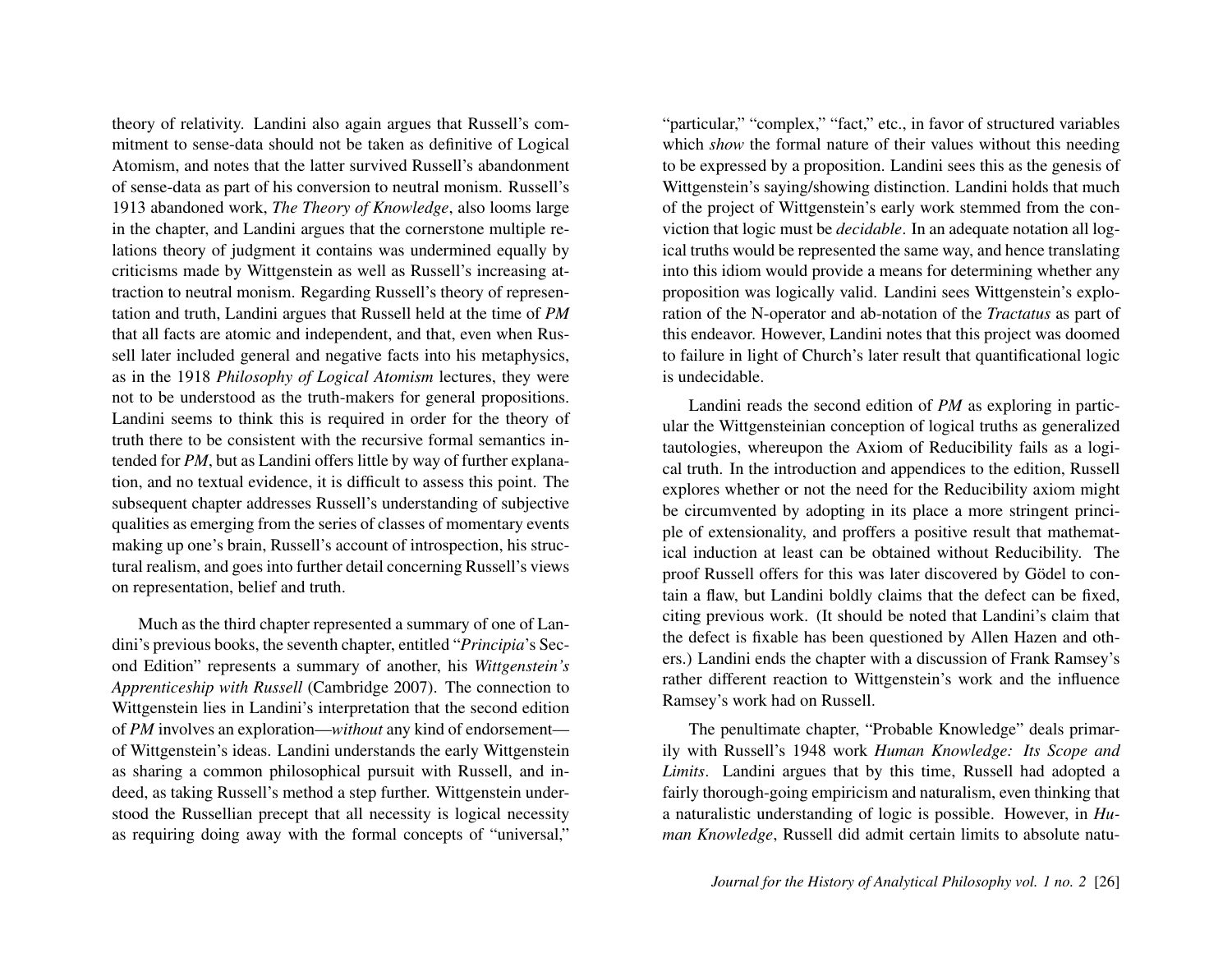ralism, mainly owing to the problem of induction. Russell denied that inductive arguments themselves or the mathematical theory of probability could provide justification for induction, and argued instead that we rely on five indemonstrable principles—the postulates of quasi-permanence, separable causal lines, spatial-temporal continuity in causal-lines, structure, and analogy—when we engage in scientific theorizing. The chapter ends with a discussion of Russell's views on causality, suggesting that the closest thing to a "law of causality" in Russell's theorizing is a principle to the effect that changes in the state of the universe can be expressed in a functional way.

In the final chapter, "Icarus," Landini sketches the development of Russell's views on ethics, and its relationship to religion and mysticism. Russell began his philosophical career, like G. E. Moore, with the conviction that we are somehow able to intuit the objective property of goodness. He then moves later in his career to a Spinozistic conception of morality whereupon the good life consists in the contemplation of the world *sub specie aeternitatis*. Russell finally settles for a consequentialist account of morality according to which reason is advocated to be invoked as a means for determining how best to balance the fulfillment of the conflicting desires and needs of many conscious beings. Figuring in the chapter is also a discussion of Russell's "Liberal Decalogue," (from his *Autobiography*, vol. 3, pp. 71–72) a teacher's version of the 10 commandments, which is worth quoting in full:

- 1. Do not feel absolutely certain of anything.
- 2. Do not think it worth while to proceed by concealing evidence, for the evidence is sure to come to light.
- 3. Never try to discourage thinking for you are sure to succeed.
- 4. When you meet with opposition, even if it should be from your husband or your children, endeavour to overcome it by

argument and not by authority, for a victory dependent upon authority is unreal and illusory.

- 5. Have no respect for the authority of others, for there are always contrary authorities to be found.
- 6. Do not use power to suppress opinions you think pernicious, for if you do the opinions will suppress you.
- 7. Do not fear to be eccentric in opinion, for every opinion now accepted was once eccentric.
- 8. Find more pleasure in intelligent dissent than in passive agreement, for, if you value intelligence as you should, the former implies a deeper agreement than the latter.
- 9. Be scrupulously truthful, even if the truth is inconvenient, for it is more inconvenient when you try to conceal it.
- 10. Do not feel envious of the happiness of those who live in a fool's paradise, for only a fool will think that it is happiness.

I am particularly impressed by Landini's ensuing discussion of the worth of ethical commandments, be they from Russell or (allegedly) from God. Landini argues that no commandment should be followed merely because it is a commandment. Even if we are convinced that there exists a God who is an infallible witness to ethical truth, we cannot be sure that a commandment actually is a commandment from God without having independent means of verifying its ethical worth. Without this, it is just as rational to doubt the credibility of the source. Landini goes on to write:

Indeed, there is a curious test God can give us to see whether we are ethical. He merely needs to command us to do something. If we do it merely because we believe He commands it, we fail the test.